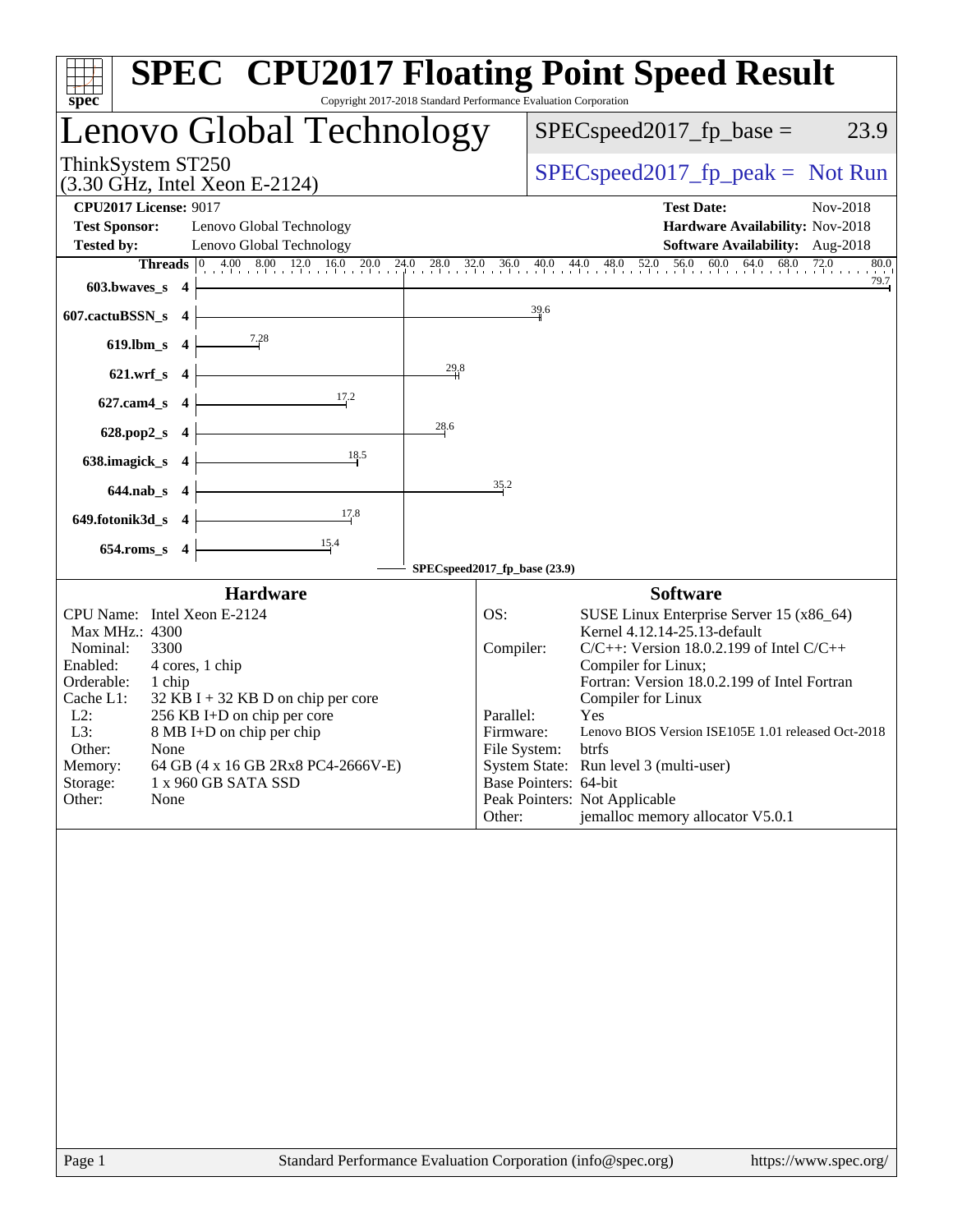

## **[SPEC CPU2017 Floating Point Speed Result](http://www.spec.org/auto/cpu2017/Docs/result-fields.html#SPECCPU2017FloatingPointSpeedResult)** Copyright 2017-2018 Standard Performance Evaluation Corporation

# Lenovo Global Technology

(3.30 GHz, Intel Xeon E-2124)

 $SPEC speed2017_fp\_base = 23.9$ 

ThinkSystem ST250  $SPEC speed2017$  [p\_peak = Not Run

**[Test Sponsor:](http://www.spec.org/auto/cpu2017/Docs/result-fields.html#TestSponsor)** Lenovo Global Technology **[Hardware Availability:](http://www.spec.org/auto/cpu2017/Docs/result-fields.html#HardwareAvailability)** Nov-2018 **[Tested by:](http://www.spec.org/auto/cpu2017/Docs/result-fields.html#Testedby)** Lenovo Global Technology **[Software Availability:](http://www.spec.org/auto/cpu2017/Docs/result-fields.html#SoftwareAvailability)** Aug-2018

**[CPU2017 License:](http://www.spec.org/auto/cpu2017/Docs/result-fields.html#CPU2017License)** 9017 **[Test Date:](http://www.spec.org/auto/cpu2017/Docs/result-fields.html#TestDate)** Nov-2018

## **[Results Table](http://www.spec.org/auto/cpu2017/Docs/result-fields.html#ResultsTable)**

|                  | <b>Base</b>                |                |                |                |       |                | <b>Peak</b> |                |                |              |                |              |                |              |
|------------------|----------------------------|----------------|----------------|----------------|-------|----------------|-------------|----------------|----------------|--------------|----------------|--------------|----------------|--------------|
| <b>Benchmark</b> | <b>Threads</b>             | <b>Seconds</b> | Ratio          | <b>Seconds</b> | Ratio | <b>Seconds</b> | Ratio       | <b>Threads</b> | <b>Seconds</b> | <b>Ratio</b> | <b>Seconds</b> | <b>Ratio</b> | <b>Seconds</b> | <b>Ratio</b> |
| 603.bwayes s     | 4                          | 741            | 79.7           | 741            | 79.6  | 741            | 79.7        |                |                |              |                |              |                |              |
| 607.cactuBSSN s  | 4                          | 421            | 39.6           | 421            | 39.6  | 423            | 39.4        |                |                |              |                |              |                |              |
| $619.$ lbm s     | 4                          | 720            | 7.28           | 719            | 7.28  | 720            | 7.27        |                |                |              |                |              |                |              |
| $621.wrf$ s      | 4                          | 439            | 30.1           | 444            | 29.8  | 444            | 29.8        |                |                |              |                |              |                |              |
| $627.cam4_s$     | 4                          | 515            | 17.2           | 515            | 17.2  | 515            | 17.2        |                |                |              |                |              |                |              |
| $628.pop2_s$     | 4                          | 415            | 28.6           | 415            | 28.6  | 416            | 28.5        |                |                |              |                |              |                |              |
| 638.imagick_s    | $\overline{4}$             | 779            | 18.5           | 779            | 18.5  | 780            | 18.5        |                |                |              |                |              |                |              |
| $644$ .nab s     | 4                          | 496            | 35.2           | 496            | 35.2  | 496            | 35.2        |                |                |              |                |              |                |              |
| 649.fotonik3d s  | 4                          | 513            | 17.8           | 513            | 17.8  | 513            | 17.8        |                |                |              |                |              |                |              |
| $654$ .roms s    | 4                          | 1022           | 15.4           | 1022           | 15.4  | 1021           | 15.4        |                |                |              |                |              |                |              |
|                  | $SPEC speed2017$ fp base = |                | 23.9           |                |       |                |             |                |                |              |                |              |                |              |
|                  | SPECspeed 2017 fp peak $=$ |                | <b>Not Run</b> |                |       |                |             |                |                |              |                |              |                |              |

Results appear in the [order in which they were run.](http://www.spec.org/auto/cpu2017/Docs/result-fields.html#RunOrder) Bold underlined text [indicates a median measurement](http://www.spec.org/auto/cpu2017/Docs/result-fields.html#Median).

### **[Operating System Notes](http://www.spec.org/auto/cpu2017/Docs/result-fields.html#OperatingSystemNotes)**

Stack size set to unlimited using "ulimit -s unlimited"

## **[General Notes](http://www.spec.org/auto/cpu2017/Docs/result-fields.html#GeneralNotes)**

Environment variables set by runcpu before the start of the run: KMP\_AFFINITY = "granularity=fine,compact" LD\_LIBRARY\_PATH = "/home/cpu2017-1.0.5-ic18.0u2/lib/ia32:/home/cpu2017-1.0.5-ic18.0u2/lib/intel64" LD\_LIBRARY\_PATH = "\$LD\_LIBRARY\_PATH:/home/cpu2017-1.0.5-ic18.0u2/je5.0.1-32:/home/cpu2017-1.0.5-ic18.0u2/je5.0.1-64" OMP\_STACKSIZE = "192M"

 Binaries compiled on a system with 1x Intel Core i7-6700K CPU + 32GB RAM memory using Redhat Enterprise Linux 7.5 Transparent Huge Pages enabled by default Prior to runcpu invocation Filesystem page cache synced and cleared with: sync; echo 3> /proc/sys/vm/drop\_caches Yes: The test sponsor attests, as of date of publication, that CVE-2017-5754 (Meltdown) is mitigated in the system as tested and documented. Yes: The test sponsor attests, as of date of publication, that CVE-2017-5753 (Spectre variant 1) is mitigated in the system as tested and documented. Yes: The test sponsor attests, as of date of publication, that CVE-2017-5715 (Spectre variant 2) is mitigated in the system as tested and documented. jemalloc, a general purpose malloc implementation built with the RedHat Enterprise 7.5, and the system compiler gcc 4.8.5 sources available from jemalloc.net or <https://github.com/jemalloc/jemalloc/releases>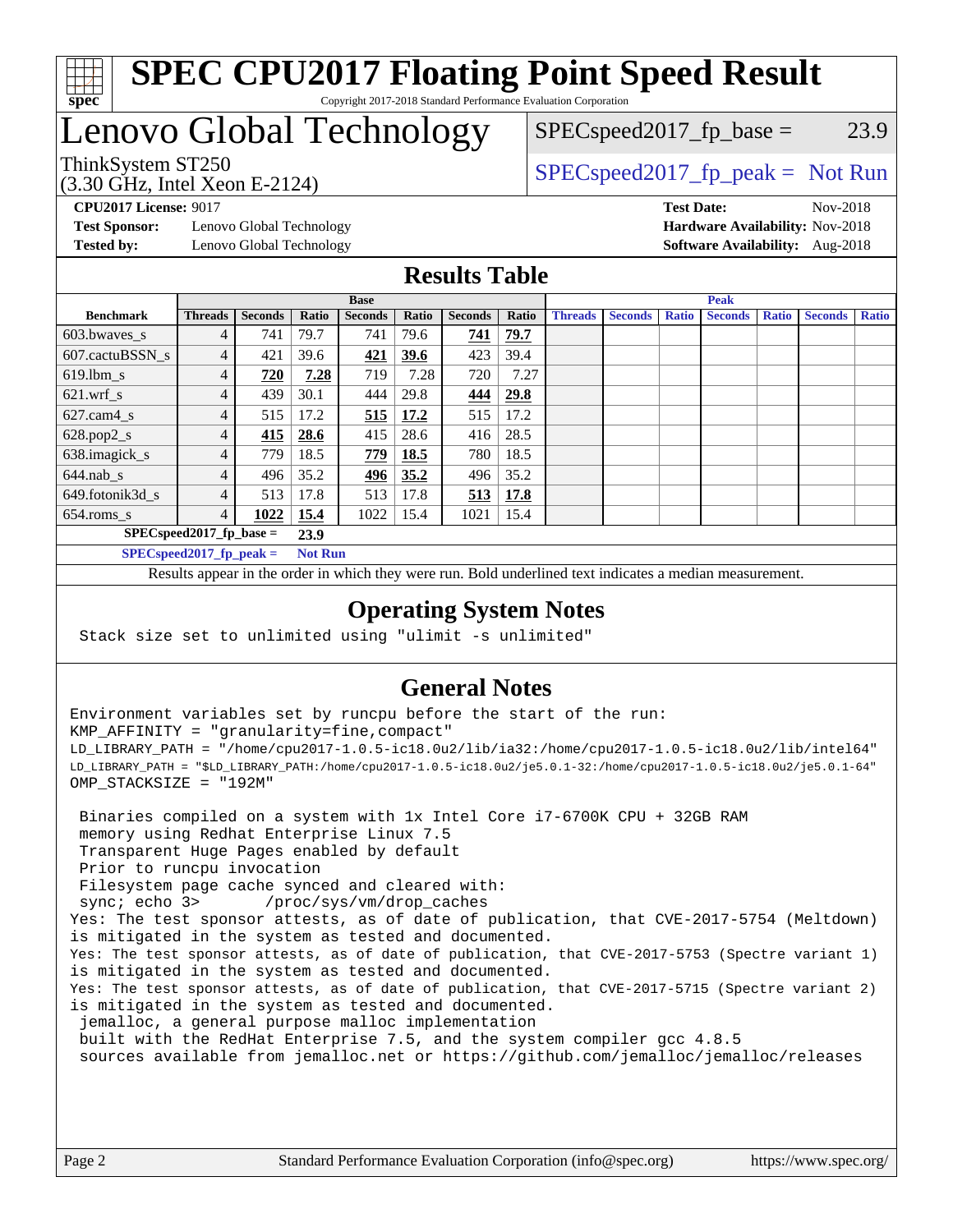| Lenovo Global Technology                                                                                                                                                                                                                                                                                                                                                                              |                                                       | $SPEC speed2017_fp\_base =$                                                                                                                                 | 23.9     |
|-------------------------------------------------------------------------------------------------------------------------------------------------------------------------------------------------------------------------------------------------------------------------------------------------------------------------------------------------------------------------------------------------------|-------------------------------------------------------|-------------------------------------------------------------------------------------------------------------------------------------------------------------|----------|
| ThinkSystem ST250<br>$(3.30 \text{ GHz}, \text{Intel Xeon E-2124})$                                                                                                                                                                                                                                                                                                                                   |                                                       | $SPEC speed2017fr peak = Not Run$                                                                                                                           |          |
| <b>CPU2017 License: 9017</b>                                                                                                                                                                                                                                                                                                                                                                          |                                                       | <b>Test Date:</b>                                                                                                                                           | Nov-2018 |
| <b>Test Sponsor:</b><br>Lenovo Global Technology                                                                                                                                                                                                                                                                                                                                                      |                                                       | Hardware Availability: Nov-2018                                                                                                                             |          |
| <b>Tested by:</b><br>Lenovo Global Technology                                                                                                                                                                                                                                                                                                                                                         |                                                       | <b>Software Availability:</b> Aug-2018                                                                                                                      |          |
|                                                                                                                                                                                                                                                                                                                                                                                                       | <b>Platform Notes</b>                                 |                                                                                                                                                             |          |
| BIOS configuration:<br>Choose Operating Mode set to Maximum Performance<br>Choose Operating Mode set to Custom Mode<br>CPU P-state Control set to Legacy<br>Sysinfo program /home/cpu2017-1.0.5-ic18.0u2/bin/sysinfo<br>Rev: r5974 of 2018-05-19 9bcde8f2999c33d61f64985e45859ea9<br>running on linux-nnmv Thu Nov 29 18:55:21 2018<br>SUT (System Under Test) info as seen by some common utilities. |                                                       |                                                                                                                                                             |          |
| For more information on this section, see                                                                                                                                                                                                                                                                                                                                                             | https://www.spec.org/cpu2017/Docs/config.html#sysinfo |                                                                                                                                                             |          |
|                                                                                                                                                                                                                                                                                                                                                                                                       | model name : Intel(R) $Xeon(R)$ E-2124 CPU @ 3.30GHz  |                                                                                                                                                             |          |
| "physical id"s (chips)<br>1<br>4 "processors"<br>cpu cores : 4<br>siblings : 4<br>physical 0: cores 0 1 2 3                                                                                                                                                                                                                                                                                           |                                                       | cores, siblings (Caution: counting these is hw and system dependent. The following<br>excerpts from /proc/cpuinfo might not be reliable. Use with caution.) |          |
| From 1scpu:                                                                                                                                                                                                                                                                                                                                                                                           |                                                       |                                                                                                                                                             |          |
| Architecture:                                                                                                                                                                                                                                                                                                                                                                                         | x86 64                                                |                                                                                                                                                             |          |
| $CPU$ op-mode( $s$ ):                                                                                                                                                                                                                                                                                                                                                                                 | $32$ -bit, $64$ -bit                                  |                                                                                                                                                             |          |
| Byte Order:                                                                                                                                                                                                                                                                                                                                                                                           | Little Endian<br>4                                    |                                                                                                                                                             |          |
| CPU(s):<br>On-line CPU(s) list: $0-3$                                                                                                                                                                                                                                                                                                                                                                 |                                                       |                                                                                                                                                             |          |
| Thread( $s$ ) per core:                                                                                                                                                                                                                                                                                                                                                                               | 1                                                     |                                                                                                                                                             |          |
| $Core(s)$ per socket:                                                                                                                                                                                                                                                                                                                                                                                 | 4                                                     |                                                                                                                                                             |          |
| Socket(s):                                                                                                                                                                                                                                                                                                                                                                                            | 1                                                     |                                                                                                                                                             |          |
| NUMA $node(s)$ :                                                                                                                                                                                                                                                                                                                                                                                      | $\mathbf{1}$                                          |                                                                                                                                                             |          |
| Vendor ID:<br>CPU family:                                                                                                                                                                                                                                                                                                                                                                             | GenuineIntel<br>6                                     |                                                                                                                                                             |          |
| Model:                                                                                                                                                                                                                                                                                                                                                                                                | 158                                                   |                                                                                                                                                             |          |
| Model name:                                                                                                                                                                                                                                                                                                                                                                                           | $Intel(R) Xeon(R) E-2124 CPU @ 3.30GHz$               |                                                                                                                                                             |          |
| Stepping:                                                                                                                                                                                                                                                                                                                                                                                             | 10                                                    |                                                                                                                                                             |          |
| CPU MHz:<br>CPU max MHz:                                                                                                                                                                                                                                                                                                                                                                              | 3300.000<br>4300.0000                                 |                                                                                                                                                             |          |
| CPU min MHz:                                                                                                                                                                                                                                                                                                                                                                                          | 800.0000                                              |                                                                                                                                                             |          |
| BogoMIPS:                                                                                                                                                                                                                                                                                                                                                                                             | 6624.00                                               |                                                                                                                                                             |          |
| Virtualization:                                                                                                                                                                                                                                                                                                                                                                                       | $VT - x$                                              |                                                                                                                                                             |          |
| L1d cache:                                                                                                                                                                                                                                                                                                                                                                                            | 32K                                                   |                                                                                                                                                             |          |
| Lli cache:                                                                                                                                                                                                                                                                                                                                                                                            | 32K                                                   |                                                                                                                                                             |          |
| L2 cache:<br>L3 cache:                                                                                                                                                                                                                                                                                                                                                                                | 256K<br>8192K                                         |                                                                                                                                                             |          |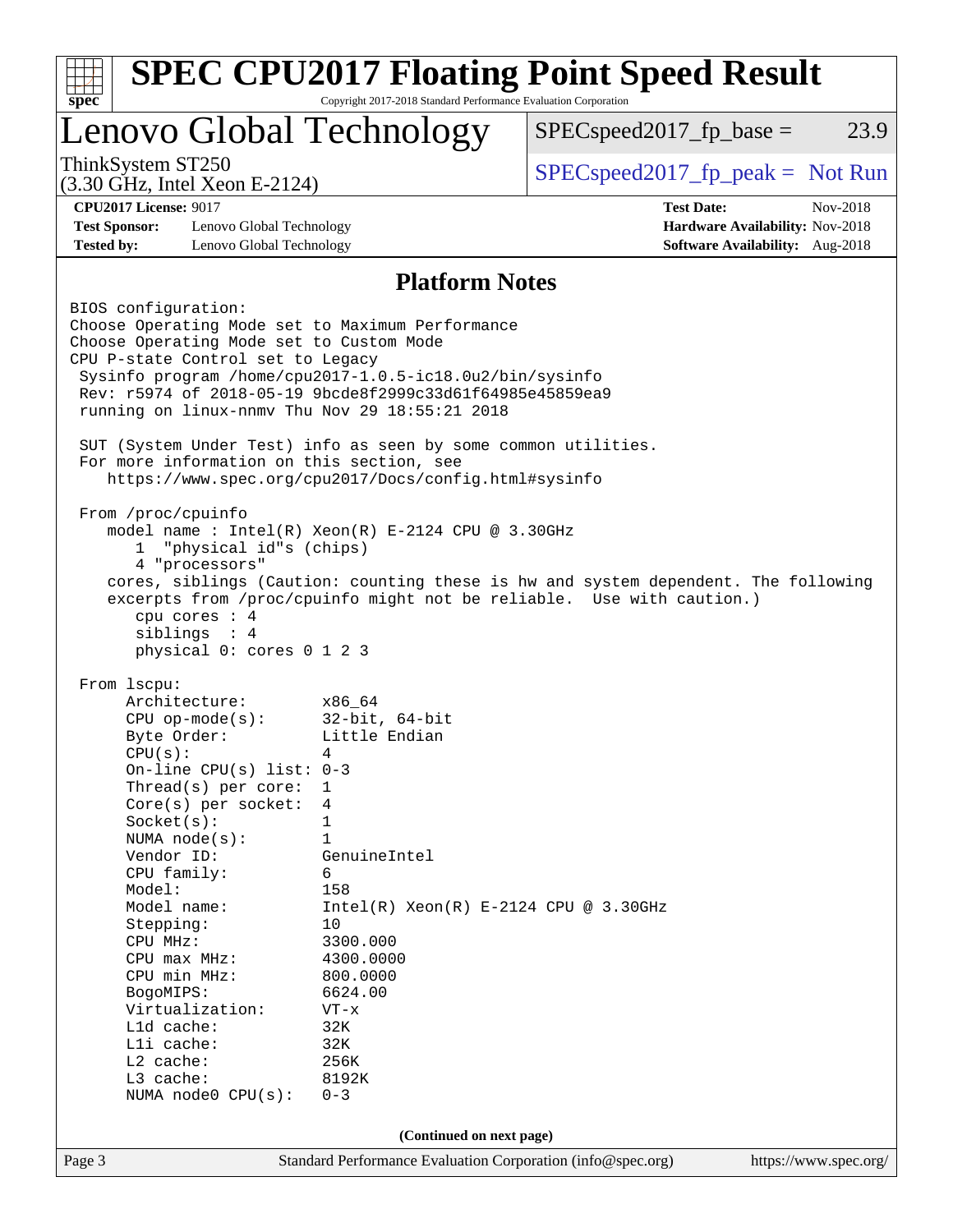

 Linux linux-nnmv 4.12.14-25.13-default #1 SMP Tue Aug 14 15:07:35 UTC 2018 (947aa51) x86\_64 x86\_64 x86\_64 GNU/Linux

Kernel self-reported vulnerability status:

CVE-2017-5754 (Meltdown): Mitigation: PTI

**(Continued on next page)**

Page 4 Standard Performance Evaluation Corporation [\(info@spec.org\)](mailto:info@spec.org) <https://www.spec.org/>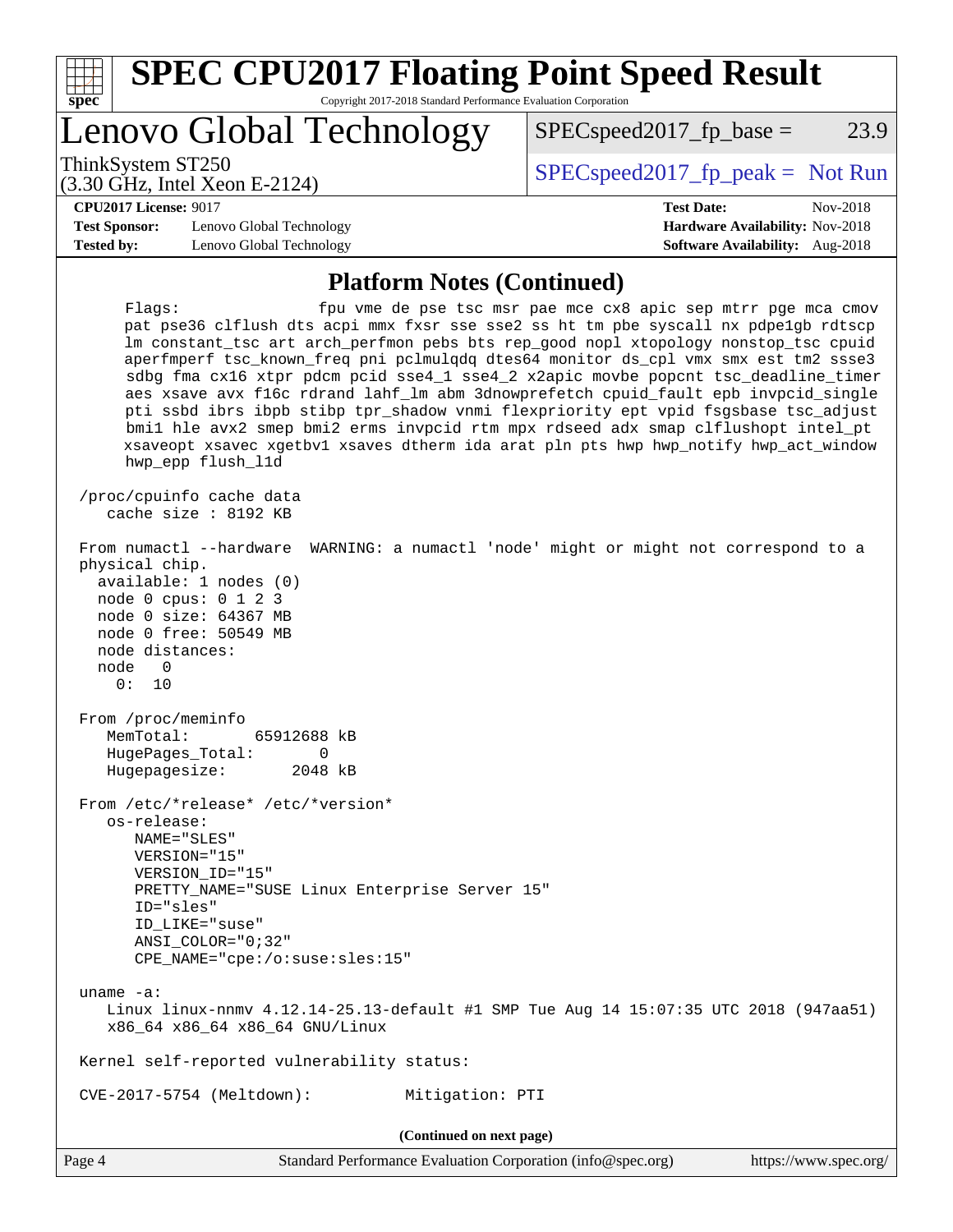

# **[SPEC CPU2017 Floating Point Speed Result](http://www.spec.org/auto/cpu2017/Docs/result-fields.html#SPECCPU2017FloatingPointSpeedResult)**

Copyright 2017-2018 Standard Performance Evaluation Corporation

# Lenovo Global Technology

ThinkSystem ST250  $SPEC speed2017$  [p\_peak = Not Run

(3.30 GHz, Intel Xeon E-2124)

 $SPEC speed2017_fp\_base = 23.9$ 

**[CPU2017 License:](http://www.spec.org/auto/cpu2017/Docs/result-fields.html#CPU2017License)** 9017 **[Test Date:](http://www.spec.org/auto/cpu2017/Docs/result-fields.html#TestDate)** Nov-2018

**[Test Sponsor:](http://www.spec.org/auto/cpu2017/Docs/result-fields.html#TestSponsor)** Lenovo Global Technology **[Hardware Availability:](http://www.spec.org/auto/cpu2017/Docs/result-fields.html#HardwareAvailability)** Nov-2018 **[Tested by:](http://www.spec.org/auto/cpu2017/Docs/result-fields.html#Testedby)** Lenovo Global Technology **[Software Availability:](http://www.spec.org/auto/cpu2017/Docs/result-fields.html#SoftwareAvailability)** Aug-2018

# **[Platform Notes \(Continued\)](http://www.spec.org/auto/cpu2017/Docs/result-fields.html#PlatformNotes)**

 CVE-2017-5753 (Spectre variant 1): Mitigation: \_\_user pointer sanitization CVE-2017-5715 (Spectre variant 2): Mitigation: Indirect Branch Restricted Speculation, IBPB, IBRS\_FW

run-level 3 Nov 29 10:27

 SPEC is set to: /home/cpu2017-1.0.5-ic18.0u2 Filesystem Type Size Used Avail Use% Mounted on /dev/sda2 btrfs 895G 18G 876G 2% /home

 Additional information from dmidecode follows. WARNING: Use caution when you interpret this section. The 'dmidecode' program reads system data which is "intended to allow hardware to be accurately determined", but the intent may not be met, as there are frequent changes to hardware, firmware, and the "DMTF SMBIOS" standard. BIOS Lenovo -[ISE105E-1.01]- 10/11/2018

 Memory: 4x Micron 18ASF2G72AZ-2G6D1 16 GB 2 rank 2666

(End of data from sysinfo program)

## **[Compiler Version Notes](http://www.spec.org/auto/cpu2017/Docs/result-fields.html#CompilerVersionNotes)**

| 619.1bm_s(base) 638.imagick_s(base) 644.nab_s(base)<br>CC.                                       |  |  |  |  |  |  |
|--------------------------------------------------------------------------------------------------|--|--|--|--|--|--|
| icc (ICC) 18.0.2 20180210                                                                        |  |  |  |  |  |  |
| Copyright (C) 1985-2018 Intel Corporation. All rights reserved.                                  |  |  |  |  |  |  |
|                                                                                                  |  |  |  |  |  |  |
| FC 607.cactuBSSN s(base)                                                                         |  |  |  |  |  |  |
| icpc (ICC) 18.0.2 20180210                                                                       |  |  |  |  |  |  |
| Copyright (C) 1985-2018 Intel Corporation. All rights reserved.<br>icc (ICC) 18.0.2 20180210     |  |  |  |  |  |  |
| Copyright (C) 1985-2018 Intel Corporation. All rights reserved.                                  |  |  |  |  |  |  |
| ifort (IFORT) 18.0.2 20180210<br>Copyright (C) 1985-2018 Intel Corporation. All rights reserved. |  |  |  |  |  |  |
| ------------------------                                                                         |  |  |  |  |  |  |
|                                                                                                  |  |  |  |  |  |  |
| 603.bwaves $s(base)$ 649.fotonik3d $s(base)$ 654.roms $s(base)$<br>FC                            |  |  |  |  |  |  |
| ifort (IFORT) 18.0.2 20180210                                                                    |  |  |  |  |  |  |
| Copyright (C) 1985-2018 Intel Corporation. All rights reserved.                                  |  |  |  |  |  |  |
|                                                                                                  |  |  |  |  |  |  |
| (Continued on next page)                                                                         |  |  |  |  |  |  |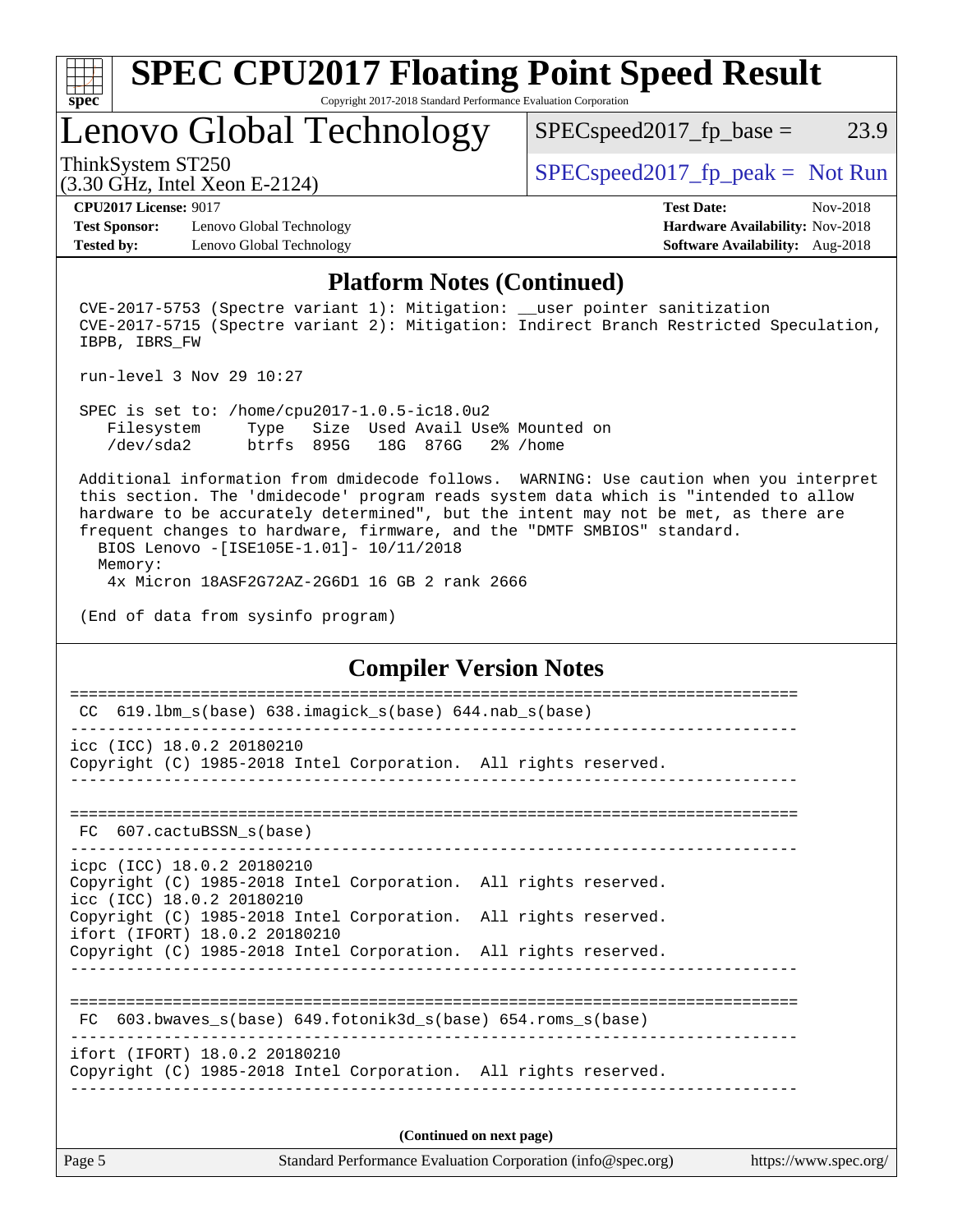

## **[SPEC CPU2017 Floating Point Speed Result](http://www.spec.org/auto/cpu2017/Docs/result-fields.html#SPECCPU2017FloatingPointSpeedResult)** Copyright 2017-2018 Standard Performance Evaluation Corporation

# Lenovo Global Technology

 $SPEC speed2017_fp\_base = 23.9$ 

(3.30 GHz, Intel Xeon E-2124)

ThinkSystem ST250  $SPEC speed2017$  [p\_peak = Not Run

**[Test Sponsor:](http://www.spec.org/auto/cpu2017/Docs/result-fields.html#TestSponsor)** Lenovo Global Technology **[Hardware Availability:](http://www.spec.org/auto/cpu2017/Docs/result-fields.html#HardwareAvailability)** Nov-2018 **[Tested by:](http://www.spec.org/auto/cpu2017/Docs/result-fields.html#Testedby)** Lenovo Global Technology **[Software Availability:](http://www.spec.org/auto/cpu2017/Docs/result-fields.html#SoftwareAvailability)** Aug-2018

**[CPU2017 License:](http://www.spec.org/auto/cpu2017/Docs/result-fields.html#CPU2017License)** 9017 **[Test Date:](http://www.spec.org/auto/cpu2017/Docs/result-fields.html#TestDate)** Nov-2018

## **[Compiler Version Notes \(Continued\)](http://www.spec.org/auto/cpu2017/Docs/result-fields.html#CompilerVersionNotes)**

============================================================================== CC 621.wrf\_s(base) 627.cam4\_s(base) 628.pop2\_s(base) ----------------------------------------------------------------------------- ifort (IFORT) 18.0.2 20180210 Copyright (C) 1985-2018 Intel Corporation. All rights reserved. icc (ICC) 18.0.2 20180210 Copyright (C) 1985-2018 Intel Corporation. All rights reserved. ------------------------------------------------------------------------------

# **[Base Compiler Invocation](http://www.spec.org/auto/cpu2017/Docs/result-fields.html#BaseCompilerInvocation)**

[C benchmarks](http://www.spec.org/auto/cpu2017/Docs/result-fields.html#Cbenchmarks):  $icc - m64 - std = c11$ 

[Fortran benchmarks](http://www.spec.org/auto/cpu2017/Docs/result-fields.html#Fortranbenchmarks): [ifort -m64](http://www.spec.org/cpu2017/results/res2018q4/cpu2017-20181210-10132.flags.html#user_FCbase_intel_ifort_64bit_24f2bb282fbaeffd6157abe4f878425411749daecae9a33200eee2bee2fe76f3b89351d69a8130dd5949958ce389cf37ff59a95e7a40d588e8d3a57e0c3fd751)

[Benchmarks using both Fortran and C](http://www.spec.org/auto/cpu2017/Docs/result-fields.html#BenchmarksusingbothFortranandC): [ifort -m64](http://www.spec.org/cpu2017/results/res2018q4/cpu2017-20181210-10132.flags.html#user_CC_FCbase_intel_ifort_64bit_24f2bb282fbaeffd6157abe4f878425411749daecae9a33200eee2bee2fe76f3b89351d69a8130dd5949958ce389cf37ff59a95e7a40d588e8d3a57e0c3fd751) [icc -m64 -std=c11](http://www.spec.org/cpu2017/results/res2018q4/cpu2017-20181210-10132.flags.html#user_CC_FCbase_intel_icc_64bit_c11_33ee0cdaae7deeeab2a9725423ba97205ce30f63b9926c2519791662299b76a0318f32ddfffdc46587804de3178b4f9328c46fa7c2b0cd779d7a61945c91cd35)

[Benchmarks using Fortran, C, and C++:](http://www.spec.org/auto/cpu2017/Docs/result-fields.html#BenchmarksusingFortranCandCXX) [icpc -m64](http://www.spec.org/cpu2017/results/res2018q4/cpu2017-20181210-10132.flags.html#user_CC_CXX_FCbase_intel_icpc_64bit_4ecb2543ae3f1412ef961e0650ca070fec7b7afdcd6ed48761b84423119d1bf6bdf5cad15b44d48e7256388bc77273b966e5eb805aefd121eb22e9299b2ec9d9) [icc -m64 -std=c11](http://www.spec.org/cpu2017/results/res2018q4/cpu2017-20181210-10132.flags.html#user_CC_CXX_FCbase_intel_icc_64bit_c11_33ee0cdaae7deeeab2a9725423ba97205ce30f63b9926c2519791662299b76a0318f32ddfffdc46587804de3178b4f9328c46fa7c2b0cd779d7a61945c91cd35) [ifort -m64](http://www.spec.org/cpu2017/results/res2018q4/cpu2017-20181210-10132.flags.html#user_CC_CXX_FCbase_intel_ifort_64bit_24f2bb282fbaeffd6157abe4f878425411749daecae9a33200eee2bee2fe76f3b89351d69a8130dd5949958ce389cf37ff59a95e7a40d588e8d3a57e0c3fd751)

# **[Base Portability Flags](http://www.spec.org/auto/cpu2017/Docs/result-fields.html#BasePortabilityFlags)**

 603.bwaves\_s: [-DSPEC\\_LP64](http://www.spec.org/cpu2017/results/res2018q4/cpu2017-20181210-10132.flags.html#suite_basePORTABILITY603_bwaves_s_DSPEC_LP64) 607.cactuBSSN\_s: [-DSPEC\\_LP64](http://www.spec.org/cpu2017/results/res2018q4/cpu2017-20181210-10132.flags.html#suite_basePORTABILITY607_cactuBSSN_s_DSPEC_LP64) 619.lbm\_s: [-DSPEC\\_LP64](http://www.spec.org/cpu2017/results/res2018q4/cpu2017-20181210-10132.flags.html#suite_basePORTABILITY619_lbm_s_DSPEC_LP64) 621.wrf\_s: [-DSPEC\\_LP64](http://www.spec.org/cpu2017/results/res2018q4/cpu2017-20181210-10132.flags.html#suite_basePORTABILITY621_wrf_s_DSPEC_LP64) [-DSPEC\\_CASE\\_FLAG](http://www.spec.org/cpu2017/results/res2018q4/cpu2017-20181210-10132.flags.html#b621.wrf_s_baseCPORTABILITY_DSPEC_CASE_FLAG) [-convert big\\_endian](http://www.spec.org/cpu2017/results/res2018q4/cpu2017-20181210-10132.flags.html#user_baseFPORTABILITY621_wrf_s_convert_big_endian_c3194028bc08c63ac5d04de18c48ce6d347e4e562e8892b8bdbdc0214820426deb8554edfa529a3fb25a586e65a3d812c835984020483e7e73212c4d31a38223) 627.cam4\_s: [-DSPEC\\_LP64](http://www.spec.org/cpu2017/results/res2018q4/cpu2017-20181210-10132.flags.html#suite_basePORTABILITY627_cam4_s_DSPEC_LP64) [-DSPEC\\_CASE\\_FLAG](http://www.spec.org/cpu2017/results/res2018q4/cpu2017-20181210-10132.flags.html#b627.cam4_s_baseCPORTABILITY_DSPEC_CASE_FLAG) 628.pop2\_s: [-DSPEC\\_LP64](http://www.spec.org/cpu2017/results/res2018q4/cpu2017-20181210-10132.flags.html#suite_basePORTABILITY628_pop2_s_DSPEC_LP64) [-DSPEC\\_CASE\\_FLAG](http://www.spec.org/cpu2017/results/res2018q4/cpu2017-20181210-10132.flags.html#b628.pop2_s_baseCPORTABILITY_DSPEC_CASE_FLAG) [-convert big\\_endian](http://www.spec.org/cpu2017/results/res2018q4/cpu2017-20181210-10132.flags.html#user_baseFPORTABILITY628_pop2_s_convert_big_endian_c3194028bc08c63ac5d04de18c48ce6d347e4e562e8892b8bdbdc0214820426deb8554edfa529a3fb25a586e65a3d812c835984020483e7e73212c4d31a38223) [-assume byterecl](http://www.spec.org/cpu2017/results/res2018q4/cpu2017-20181210-10132.flags.html#user_baseFPORTABILITY628_pop2_s_assume_byterecl_7e47d18b9513cf18525430bbf0f2177aa9bf368bc7a059c09b2c06a34b53bd3447c950d3f8d6c70e3faf3a05c8557d66a5798b567902e8849adc142926523472) 638.imagick\_s: [-DSPEC\\_LP64](http://www.spec.org/cpu2017/results/res2018q4/cpu2017-20181210-10132.flags.html#suite_basePORTABILITY638_imagick_s_DSPEC_LP64) 644.nab\_s: [-DSPEC\\_LP64](http://www.spec.org/cpu2017/results/res2018q4/cpu2017-20181210-10132.flags.html#suite_basePORTABILITY644_nab_s_DSPEC_LP64) 649.fotonik3d\_s: [-DSPEC\\_LP64](http://www.spec.org/cpu2017/results/res2018q4/cpu2017-20181210-10132.flags.html#suite_basePORTABILITY649_fotonik3d_s_DSPEC_LP64) 654.roms\_s: [-DSPEC\\_LP64](http://www.spec.org/cpu2017/results/res2018q4/cpu2017-20181210-10132.flags.html#suite_basePORTABILITY654_roms_s_DSPEC_LP64)